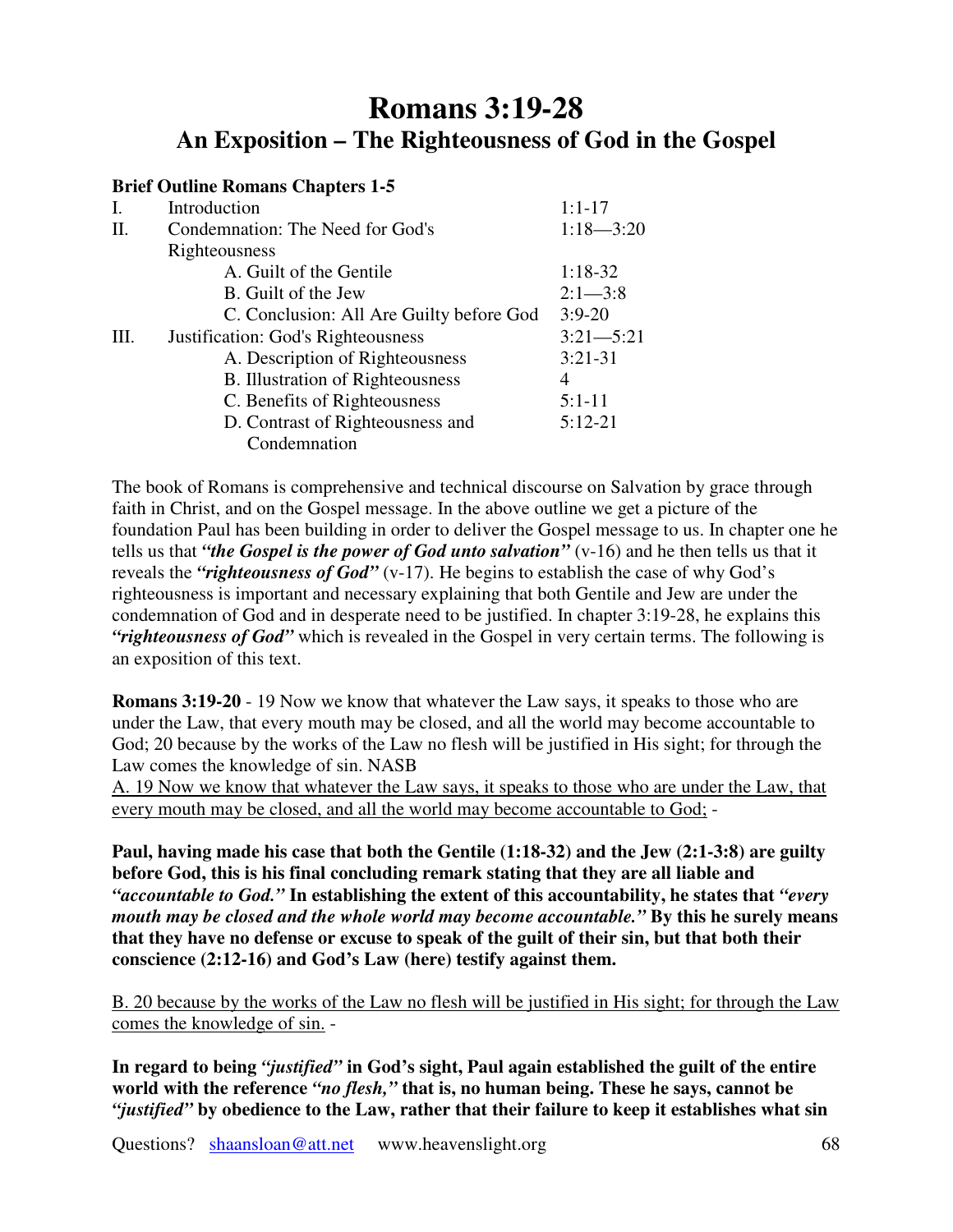**is, transgression of His Law. Mankind has failed not only at** *violating* **what the Law forbids (penal sanctions), but also at** *fulfilling* **what it commands (perceptive requirements). The Law, with all of its high and Holy commands, has indeed caused the sin of mankind to be seen with utmost clarity and it** *condemns* **us all as guilty before God's judgment bar. It has given us a measuring line that reveals our treason and rebellious refusal to submit to our Creator in His commands to love Him and our neighbor. Here Paul establishes two very important elements in the Gospel:**

**1) The UNIVERSALity of the guilt of mankind before God (Jew and Gentile).**

**2) The inability for anyone to be justified before God by good works or obedience to the Law of God because of their utter failure to fulfill it. It is PERSONAL.**

**This is consistent with Paul's Gospel in other sections of Scripture as well. (Rom 2:13, 7:7-9, Gal 2:19, 3:10-13, Eph 2:8-9, Tit 3:5-7)**

**Galatians 2:16** - 16 nevertheless knowing that **a man is not justified by the works of the Law** but through faith in Christ Jesus, even we have believed in Christ Jesus, that we may be justified by faith in Christ, and not by the works of the Law; since **by the works of the Law shall no flesh be justified**. NASB

**Romans 3:21** - 21 But now apart from the Law the righteousness of God has been manifested, being witnessed by the Law and the Prophets, NASB

#### A. 21 But now apart from the Law the righteousness of God has been manifested, -

**Paul had explained in chapter 1:16-17 that the Gospel revealed** *"the righteousness of God"* **and that this was the** *"power of God for salvation for everyone who believes."* **Here he tells us that this** *"righteousness of God has been manifested,"* **and this** *"apart from the Law."* **When Paul speaks of the righteousness of God here, he does not speak of that righteousness which God requires only, but a righteousness which of itself comes from God and is an objective reality that has now been** *"revealed"* **(v-1:17) or** *"manifested."* **This was Martin Luther's great discovery, that is, that the righteousness of God was a foreign righteousness apart from our own works and apart from the very Law of God itself. Now this is THE essential** part of the Gospel, and of the Christian Faith, the principle of *sola fide*, that is, that the **righteousness of God is an objective foreign reality provided by God and received by faith, not merited of our own works.**

**Here see also, that God's righteousness** *"has been manifested."* **It is an historical reality that we observe from outside, that is, the life and death of the great God and Savior Jesus Christ! The life and death of Jesus Himself, is the** *"manifested"* **righteousness of God. Jesus is our righteousness. This righteousness** *"has been manifested"* **in Jesus! It is Historical.**

**1 Corinthians 1:30 -** 30 But by His doing you are **in Christ Jesus, who became to us** wisdom from God, and **righteousness** and sanctification, and redemption,

See also, that it is the righteousness of God, that is, it is theological. It is that righteousness **that God BOTH** *requires and provides***. Here Paul establishes two more very important elements in the Gospel: It is HISTORICAL and THEOLOGICAL.**

B. being witnessed by the Law and the Prophets, -

**Here he establishes that the entire Old Testament is a witness to this** *"righteousness of God, apart from the Law."* **That both the Law and Prophets (a reference to the entire Old Testament, that being the Pentateuch and the historical, wisdom, and prophetic literature) have testified that rightstanding with God is obtained by faith and not by works. Here he is**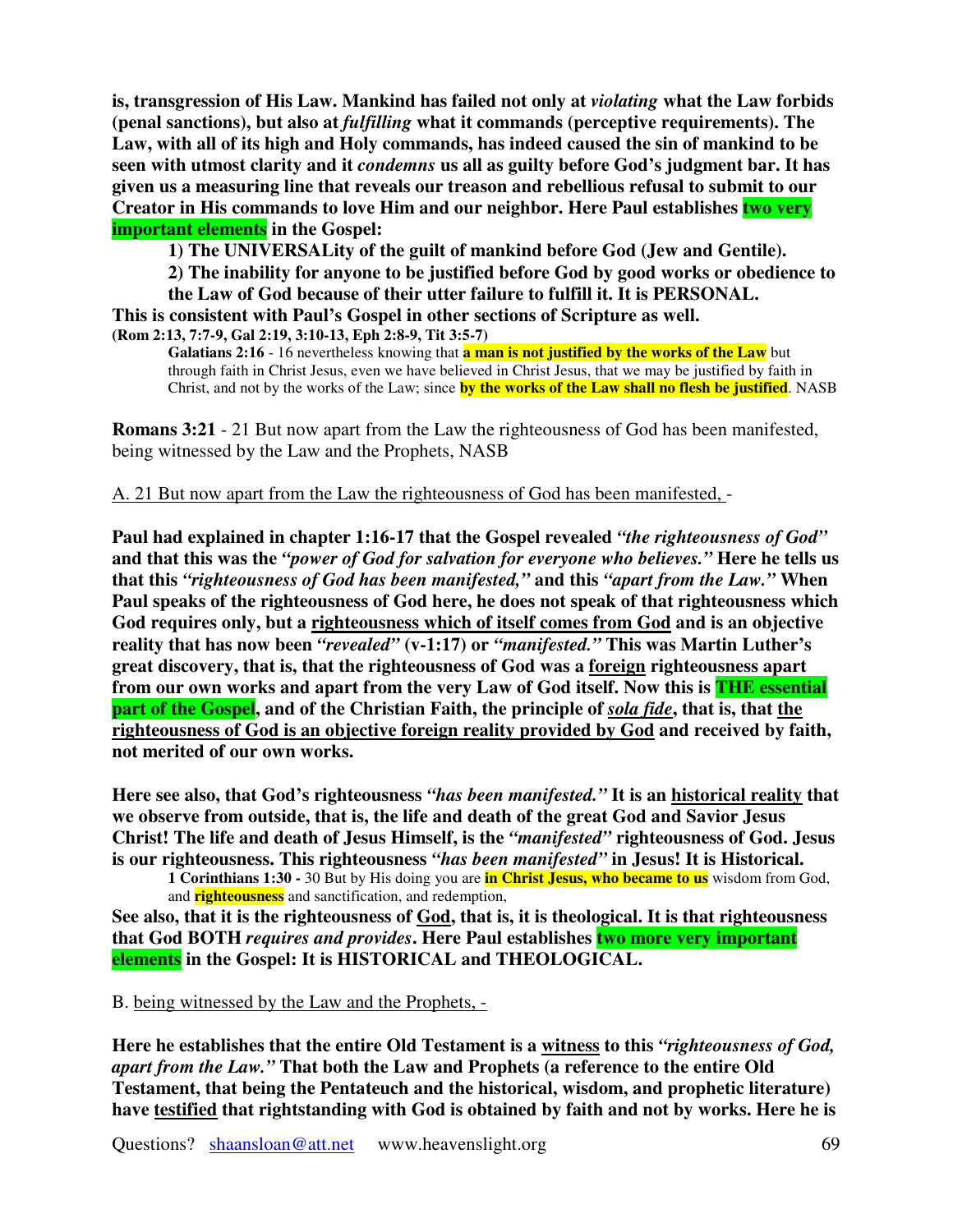**saying that the entire Old Testament witnesses and testifies that the righteousness of God** *"has been manifested apart from the Law!"* **See then another important element in the Gospel, it is BIBLICAL.**

**Romans 3:22** - 22 even the righteousness of God through faith in Jesus Christ for all those who believe; for there is no distinction; NASB

A. 22 even the righteousness of God through faith in Jesus Christ –

**Having established two very important points;**

**1) That the entire world, all mankind, is guilty before the tribunal of God's judgment because of the failure to fulfill the Law of God.**

**2) That God's righteousness now** *"has been manifested apart from the Law"* **Paul delivers the sweetest, most glorious and soul freeing words which can be spoken to a guilty sinner who is under the threat and condemnation of God's fierce wrath. That is, that God has provided the righteousness that He requires in Jesus Christ, and that we can posses it through faith alone in Christ alone! This is THE GOSPEL in a verse, and it is GOOD NEWS! Make no mistake, here the sinner is told explicitly how he/she can be made right with God,** *"through faith in Jesus Christ."* **Here is another element then, the GOSPEL is CHRISTOLOGICAL. Jesus Christ is the center of the Gospel, it is Christocentric.**

B. for all those who believe; for there is no distinction; -

**Here we see a great paradox in the Gospel. It is both, all inclusive and very exclusive! It makes** *"no distinction"* **between Jew and Gentile, but** *"all"* **mankind can be included in being** *"justified"* **before God. However, this righteousness of God is very exclusive because it is provided only for those who** *"believe."* **See then that God's righteousness is UNIVERSAL in its scope, but given exclusively to those who believe (have faith) in Jesus Christ! And so, in the words of DA Carson, the Gospel is** *"received in authentic persevering faith."*

**Romans 3:23-24** - 23 for all have sinned and fall short of the glory of God, 24 being justified as a gift by His grace through the redemption which is in Christ Jesus; NASB A. 23 for all have sinned and fall short of the glory of God, -

**Here Paul repeats the point he had earlier established that** *"all have sinned"* **and** *"fall short"* **of** *"God's glory,"* **that is, of His glorious perfection which He requires in His Law. Notice the terms** *"glory of God"* **are used to speak of God's nature which is equivalent to** His holy Law. Learn here that when we sin we "fall short of the glory of God," yes, we fail to **glorify God. Sin is a defamation of the** *"glory of God"* **and an offense to His holy perfection.**

B. 24 being justified as a gift by His grace -

**Here is Paul's explanation of the gratuitous and unmerited nature of God's FREE grace. Now he elaborates on the GOOD NEWS that** *"all"* **can be** *"justified as a gift by His grace!"* **Here is the GOSPEL, that in spite of the fact that** *"all"* **mankind have** *"sinned and fall short of the glory of God,"* **they can be** *"justified"* **by God as a FREE** *"gift."* **By FREE we mean** FREE to the one who receives it, but very costly to the One who gives it! Now this is what **we mean when we speak about** *"grace!"* **GRACE is unmerited (not earned) and gratuitous**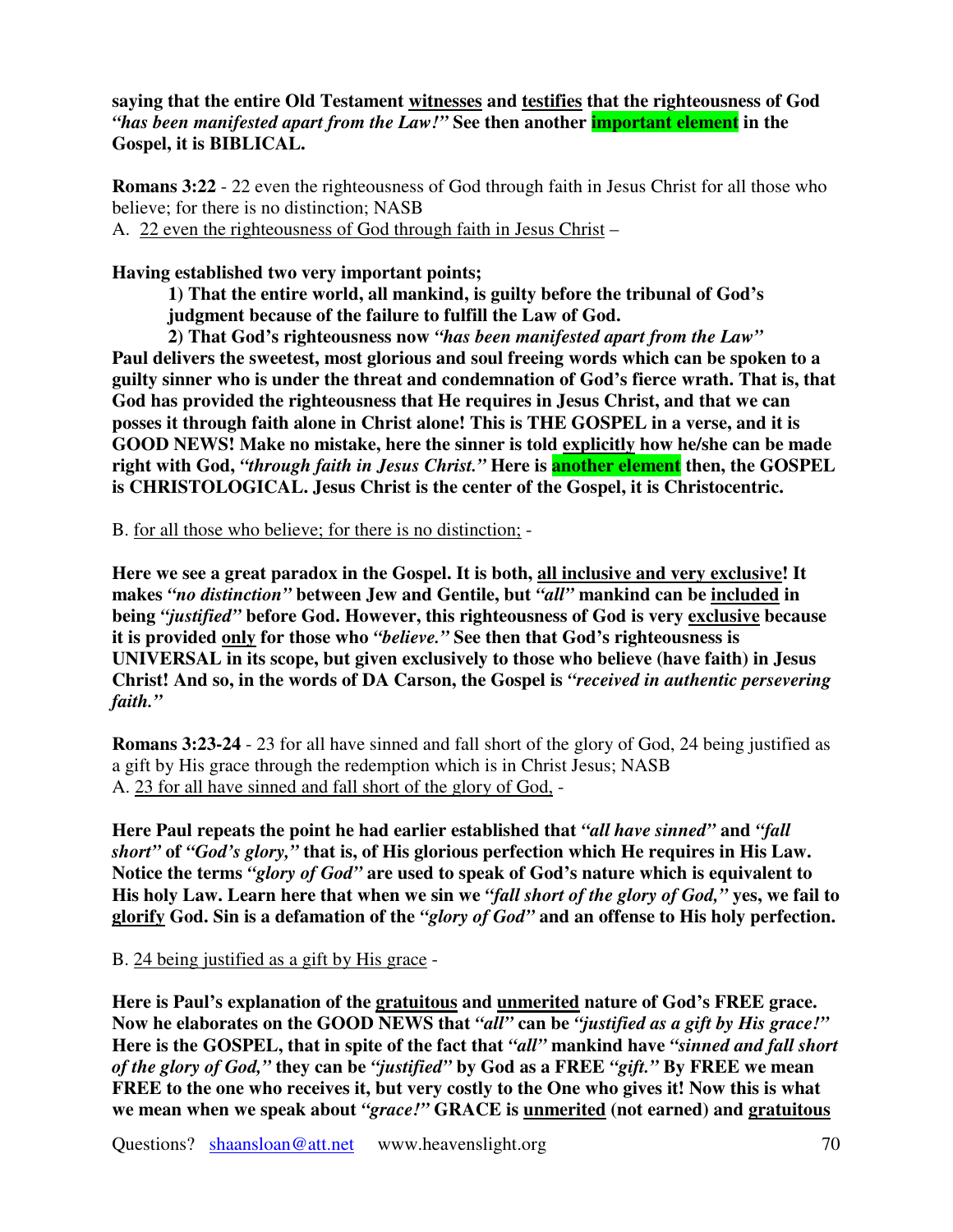**(freely given). No one can earn the "justification" or** *"righteousness of God,"* **because,** *"all"* **have forfeited it by sinning against God and offending His Glory, rebelling against His holy commands and spurning His threats to punish. Therefore, justification is provided as a gift by grace ONLY and NOT by any form of merit. This is why we say that salvation is by Grace ALONE. It is unmerited by the recipient, but rather freely given. The "Solas" of the reformation express the exclusive role of each one of the elements of salvation.**

- *Sola Gratia* **– GRACE ALONE – not merited by works, but freely given**
- *Sola Fide* **– FAITH ALONE – received only by belief and trust, apart from works**
- *Sola Christus* **– CHRIST ALONE – the righteousness provided by His merit ONLY**

**Grace has its emphasis on God's part of salvation being the originator and the giver of salvation. This is why the doctrine of election is also inseparably tied to grace. But faith has its emphasis on the recipient of grace, the sinner who receives the gift by faith. Faith is the conduit or vehicle by which grace is received.**

**Ephesians 2:8-9** - 8 For **by grace you have been saved through faith**; and that not of yourselves, **it is the gift of God; 9 not as a result of works**, that no one should boast. NASB

## C. through the redemption which is in Christ Jesus; -

**See now where the merit lies. It is in** *"the redemption which is in Christ Jesus."* **Here, the "***being justified as a gift by His grace,"* **is merited by the** *"redemption."* **Of course here the term** *"redemption"* **speaks of a price paid for the debt. It is a monetary term. Therefore the** *"being justified as a gift by His grace"* **is provided by the price which was paid by Christ Jesus. Consider here also the word** *"through."* **The object of this adverb is the clause,** *"being justified as a gift by His grace."* **Therefore justification is a** *"gift"* **provided** *"through"* **Christ's** *"redemption."* **See here again therefore that justification is NOT merited by any form of good works or obedience to the Law, but is** *"through faith"* **(v-22) and received as** *"a gift by His grace"* **and provided** *"through the redemption which is in Christ Jesus"***(v-24).**

**Romans 3:25** - 25 whom God displayed publicly as a propitiation in His blood through faith. This was to demonstrate His righteousness, because in the forbearance of God He passed over the sins previously committed; NASB

A. whom God displayed publicly as a propitiation in His blood through faith. -

**Paul now points to the redemption price which was paid by Christ Jesus. The** *"whom"* **speaks of Christ. But notice here that it was** *"God"* **who** *"displayed publically"* **Christ. It was** *"God"* **reconciling us to Himself by "***a propitiation in His blood."* **Here "propitiation" speaks of an atoning sacrifice which was placed on an altar. This atoning sacrifice propitiates God's holy wrath towards sin, which means it satisfies or appeases God's holy anger because of sin. To state this another way, God sacrificed Christ publically, to appease His own holy wrath. Here again notice these two important elements of the Gospel, it is THEOLOGICAL because it has been wrought by God and it is CHRISTOLOGICAL because it has been purchased by Christ.**

**The terms** *"in His blood"* **speak of Christ being a blood sacrifice that appeases the holy God to provide the justification that is received by faith. God is** *"He who requires blood"* **(Psalm 9:12) because the wages of sin is death and without the death of someone, sin cannot be**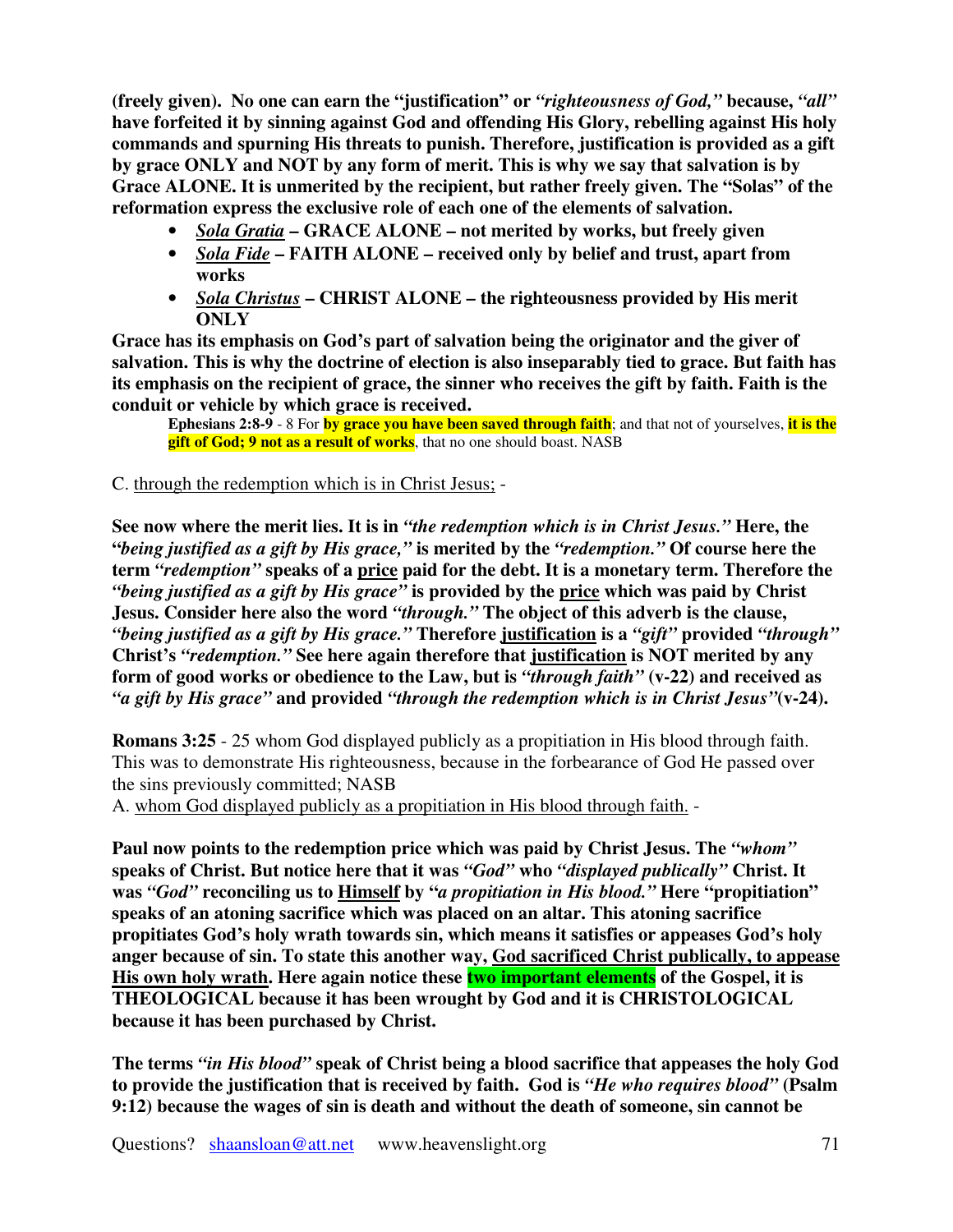**atoned for, because without the shedding of blood, there is no forgiveness or remission of sins (Heb 9:22).**

**Notice again Paul's emphasis on faith. This** *"propitiation"* **is provided** *"through faith."* **Faith is the vehicle** *"through"* **which the** *"propitiation"* **is applied. God's wrath is appeased and satisfied for every individual who receives the satisfaction** *"through faith."* **No one can merit this appeasement of wrath without becoming the appeasement themselves. This is why salvation is NOT of works, but rather** *"through faith"* **in Christ who worked it for us.**

B. This was to demonstrate His righteousness, because in the forbearance of God He passed over the sins previously committed; -

**Now this blood sacrifice was God making a** *"demonstration of His righteousness."* **This is the** *"manifested righteousness of God"* **(v-21). Consider here, God has something to demonstrate, His righteousness. How did He do that? He sacrificed Christ Jesus publically to** *"demonstrate His righteousness."* **Here Paul gives us the reason why God needed to demonstrate His righteousness.** *"Because in the forbearance of God He passed over the sins previously committed."* **Here Paul simply means that God needed to demonstrate His righteousness because He had not burst forth in wrath against all sin in all the previous ages on mankind to destroy them, but rather** *"in the forbearance of God He passed over the sins"* **that were** *"previously committed."* **Here learn also that justification for sinners in previous ages was completed by Christ.**

**Romans 3:26** - 26 for the demonstration, I say, of His righteousness at the present time, that He might be just and the justifier of the one who has faith in Jesus. NASB A. 26 for the demonstration, I say, of His righteousness at the present time, -

**Here Paul describes that Christ's death was a demonstration of God's righteousness** *"at the present time"* **to explain that it is now fulfilled at the advent of Christ. This is the** *"fullness of time"* **when God has once for all time (Heb 10:10-14) demonstrated His righteousness through the sacrifice (propitiation) of Christ.**

**Galatians 4:4-5** - 4 But **when the fulness of the time came, God sent forth His Son**, born of a woman, born under the Law, 5 in order that He might redeem those who were under the Law, that we might receive the adoption as sons. NASB

B. that He might be just and the justifier of the one who has faith in Jesus. -

Here Paul states that God is "just" in this act of propitiation and that He is the "justifier" as **well. God is the One who justifies (Rom 8:33), and He justifies** *"the one who has faith in Jesus."* **See then in this glorious verse, justification is by faith, and in this God has demonstrated His justice.**

**Romans 3:27-28** - 27 Where then is boasting? It is excluded. By what kind of law? Of works? No, but by a law of faith. 28 For we maintain that a man is justified by faith apart from works of the Law. NASB

A. 27 Where then is boasting? It is excluded. By what kind of law? Of works? No, but by a law of faith. -